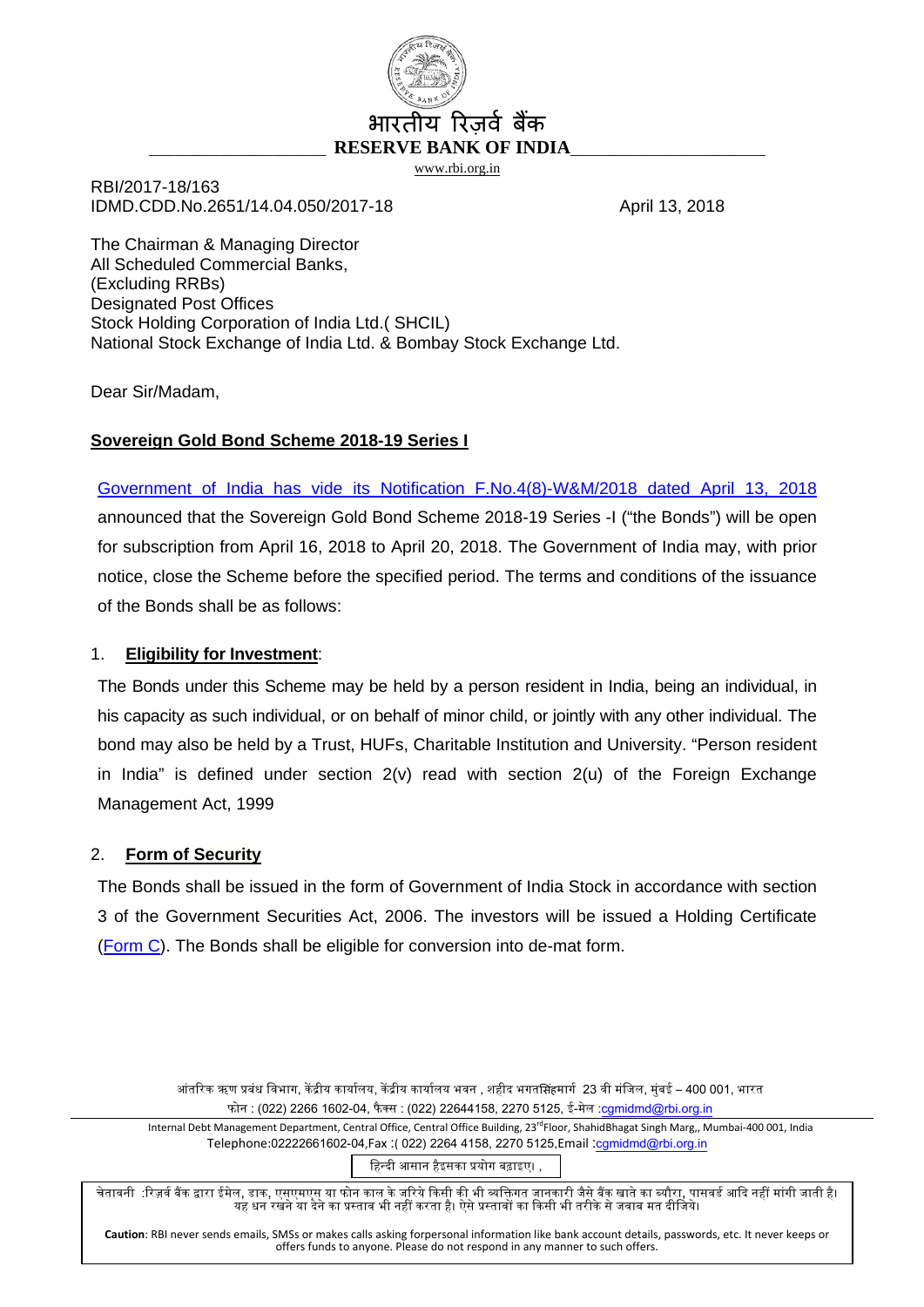# 3. **Date of Issue**

Date of issuance shall be May 04, 2018

# 4. **Denomination**

The Bonds shall be denominated in units of one gram of gold and multiples thereof. Minimum investment in the Bonds shall be one gram with a maximum limit of subscription of 4 kg for individuals, 4 kg for Hindu Undivided Family (HUF) and 20 kg for trusts and similar entities notified by the government from time to time per fiscal year (April – March), provided that

- i. in case of joint holding, the above limits shall be applicable to the first applicant only;
- ii. annual ceiling will include bonds subscribed under different tranches during initial issuance by Government and those purchased from the secondary market; and
- iii. the ceiling on investment will not include the holdings as collateral by banks and other Financial Institutions.

### 5. **Issue Price**

The nominal value of the Bonds shall be fixed in Indian Rupees on the basis of simple average of closing price of gold of 999 purity published by the India Bullion and Jewelers Association Limited for the last 3 working days of the week preceding the subscription period. The issue price of the Gold Bonds will be  $\bar{\tau}$  50 per gram less than the nominal value to those investors applying online and the payment against the application is made through digital mode.

#### 6. **Interest**

The Bonds shall bear interest from the date of issue at the rate of 2.50 percent (fixed rate) per annum on the nominal value. Interest shall be paid in half-yearly rests and the last interest shall be payable on maturity along with the principal.

# 7. **Receiving Offices**

[Scheduled Commercial Banks \(excluding RRBs\),](http://rbidocs.rbi.org.in/rdocs/content/pdfs/BANKLIST13042018_1.pdf) [designated Post Offices](http://rbidocs.rbi.org.in/rdocs/content/pdfs/POSTOFFICE13042018_2.pdf) (as may be notified), Stock Holding Corporation of India Ltd (SHCIL) and recognized stock exchanges viz., [National](http://rbidocs.rbi.org.in/rdocs/content/pdfs/STOCK13042018_3.pdf)  [Stock Exchange of India Limited and Bombay Stock Exchange](http://rbidocs.rbi.org.in/rdocs/content/pdfs/STOCK13042018_3.pdf) Ltd. are authorized to receive applications for the Bonds either directly or through agents.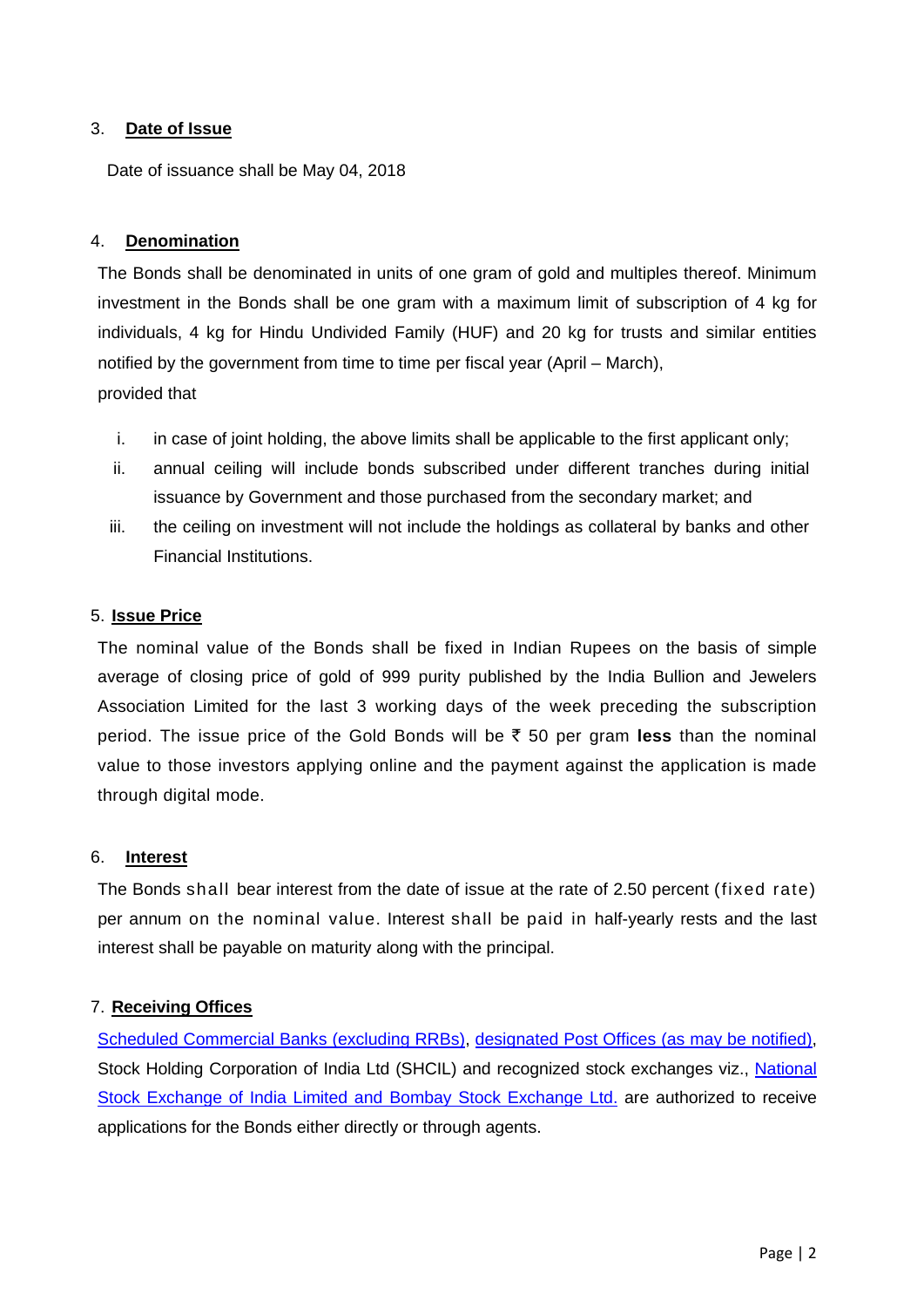# 8. **Payment Options**

Payment shall be accepted in Indian Rupees through cash up to a maximum of  $\bar{\tau}$  20,000/- or Demand Drafts or Cheque or Electronic banking. Where payment is made through cheque or demand draft, the same shall be drawn in favour of receiving office.

# 9. **Redemption**

i) The Bonds shall be repayable on the expiration of eight years from May 04, 2018, the date of issue of Bonds. Pre-mature redemption of the Bond is permitted from fifth year of the date of issue on the interest payment dates.

ii) The redemption price shall be fixed in Indian Rupees and the redemption price shall be based on simple average of closing price of gold of 999 purity of the previous 3 working days, published by the India Bullion and Jewelers Association Limited.

# 10. **Repayment**

RBI/depository shall inform the investor of the date of maturity of the Bond one month before its maturity.

# 11. **Eligibility for Statutory Liquidity Ratio (SLR)**

Bonds acquired by the banks through the process of invoking lien/hypothecation/pledge alone shall be counted towards Statutory Liquidity Ratio.

# 12. **Loan against Bonds**

The Bonds may be used as collateral for loans. The Loan to Value ratio will be as applicable to ordinary gold loan mandated by the RBI from time to time. The lien on the Bonds shall be marked in the depository by the authorized banks. The loan against SGBs would be subject to decision of the bank/financing agency, and cannot be inferred as a matter of right.

# 13. **Tax Treatment**

Interest on the Bonds shall be taxable as per the provisions of the Income-tax Act, 1961. The capital gains tax arising on redemption of SGB to an individual has been exempted. The indexation benefits will be provided to long term capital gains arising to any person on transfer of bond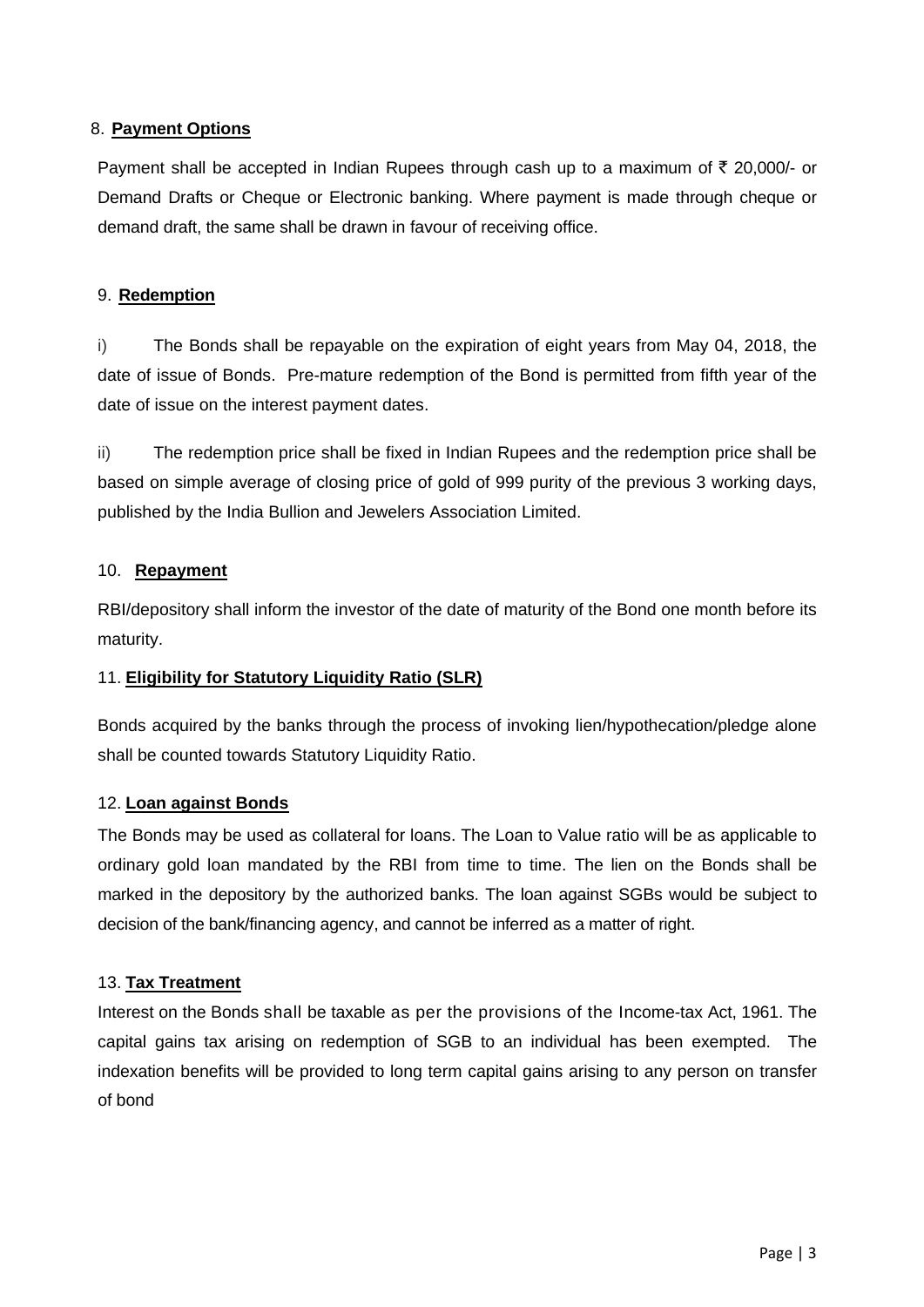### 14. **Applications**

Subscription for the Bonds may be made in the prescribed application form [\(Form 'A'\)](http://rbidocs.rbi.org.in/rdocs/content/pdfs/HCFC13042018_A.pdf) or in any other form as near as thereto stating clearly the grams of gold and the full name and address of the applicant. The receiving office shall issue an acknowledgment receipt in Form ['B'](http://rbidocs.rbi.org.in/rdocs/content/pdfs/HCFC13042018_B.pdf) to the applicant.

# 15. **Nomination**

Nomination and its cancellation shall be made in Form  $D'$  and Form  $E'$ , respectively, in accordance with the provisions of the Government Securities Act, 2006 (38 of 2006) and the Government Securities Regulations, 2007, published in part III, Section 4 of the Gazette of India dated December 1, 2007. An individual Non - resident Indian may get the security transferred in his name on account of his being a nominee of a deceased investor provided that:

- i. the Non-Resident investor shall need to hold the security till early redemption or till maturity; and
- ii. the interest and maturity proceeds of the investment shall not be repatriable.

# 16. **Transferability**

The Bonds shall be transferable by execution of an Instrument of transfer as in [Form 'F',](http://rbidocs.rbi.org.in/rdocs/content/pdfs/HCFC13042018_F.pdf) in accordance with the provisions of the Government Securities Act, 2006 (38 of 2006) and the Government Securities Regulations, 2007, published in part III, Section 4 of the Gazette of India dated December 1, 2007.

# 17. **Tradability of bonds**

The Bonds shall be eligible for trading from such date as may be notified by the Reserve Bank of India.

# 18. **Commission for distribution**

Commission for distribution shall be paid at the rate of Rupee one per hundred of the total subscription received by the receiving offices on the applications received and receiving offices shall share at least 50% of the commission so received with the agents or sub-agents for the business procured through them.